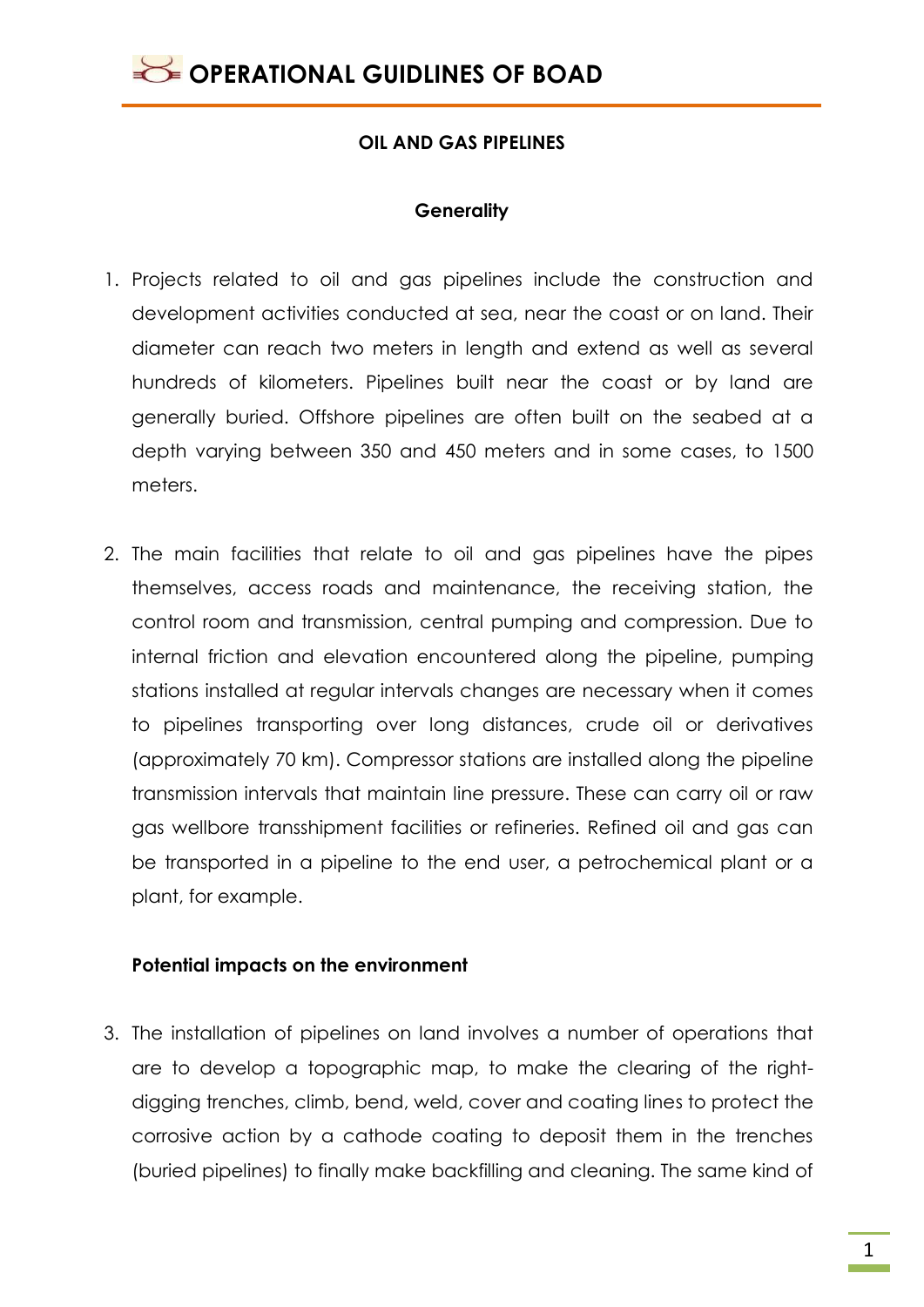# OPERATIONAL GUIDLINES OF BOAD

work is done in wetlands, except that it must, in addition, carry out dredging and sediment transport before installing the pipes.

- 4. Laying pipelines offshore is to place the bottom of the sea sometimes anchoring using blocks or collection of concrete. If the pipe is not buried, it is then necessary that the trenches are dug. The pipeline is installed by means of a barge. Trenching is carried out by shovel underwater. The burial of offshore pipelines is mostly undertaken taking into account the natural currents and wave action, but sometimes it is done by artificial means. Pipelines that are installed near the coast or by land should be buried.
- 5. A judicious development activity attaches great importance to the maintenance and testing of equipment. Periodic inspection by land or air, must be done throughout the course of conduct in order to detect leaks might occur. Waste that can generate scrubbing equipment, removal of paraffin and limestone deposited on the walls of the pipeline (known as scrapers or scrapers), separation of the pumped material, removal of liquids and condensate (in the pipeline) must be removed. The life of a pipeline depends on the rate of corrosion and internal wear. Corrosion protection of pipes is necessary for most soils. The scope of the consequences engendered leaks and ruptures of oil and gas pipeline spreads far beyond the environment.

### **Positive impacts**

6. The oil and gas pipelines can contribute to the quality of the environment to the extent that they provide cleaner fuels for energy production and industrial (eg. Gas, low-sulfur coal compared with high sulfur content). Offshore pipelines that have not been buried can offer new habitats attracted by these new "artificial reefs" marine organisms.

### **Negative impacts**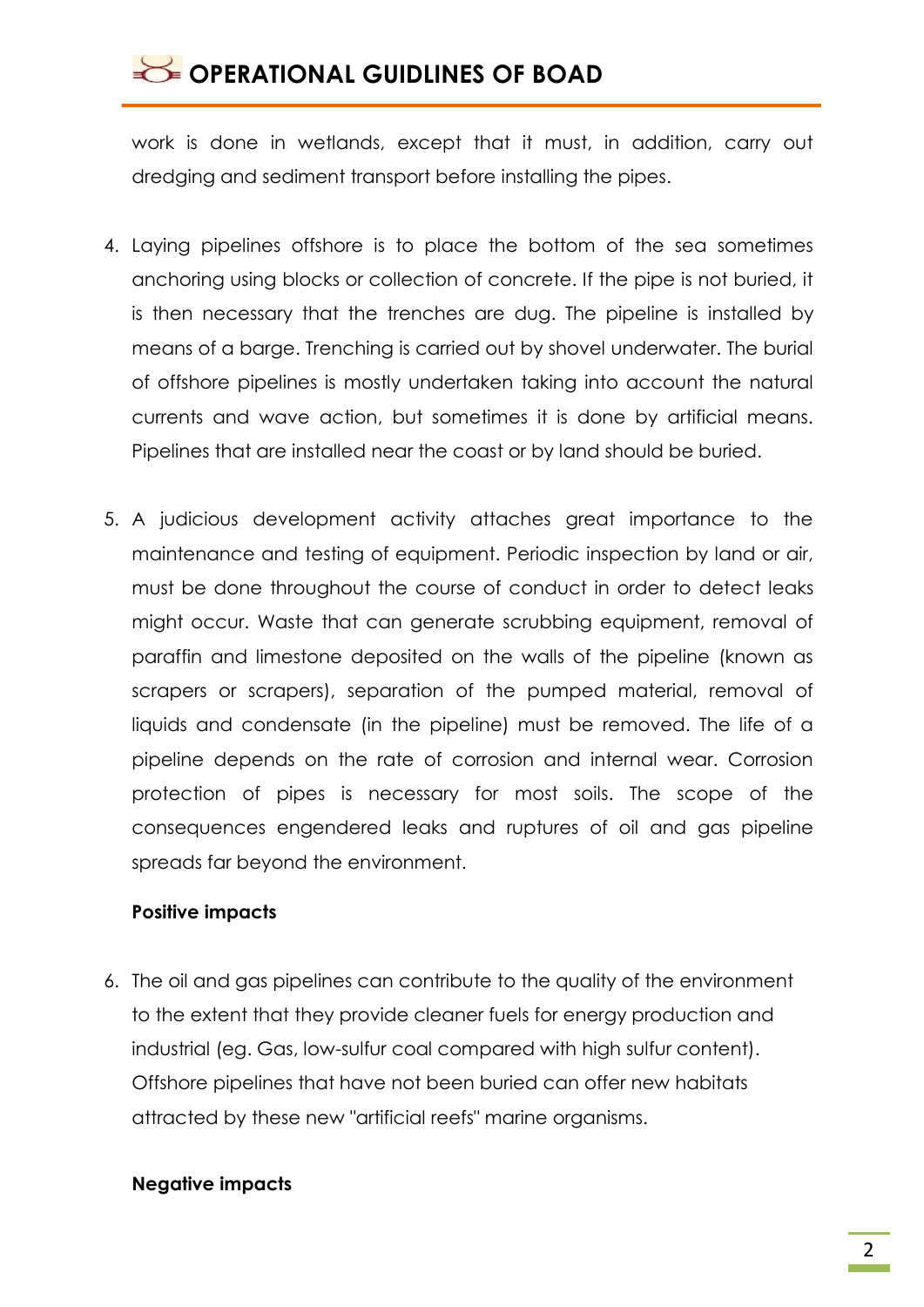7. The negative impacts of oil and gas pipelines installed at sea near the coast or on land vary depending on the type of installation, as specified in the following paragraphs (see table below gives further details) . The significance of impacts depends on the type and size of the pipeline and the degree to which natural and social resources are affected**.**

#### 8. **Direct impacts: offshore pipelines**

- (a)The installation of offshore pipelines and coastal risk due to trenching and phenomena turbidity caused by the installation of pipes, result in the loss of benthic organisms. The magnitude of these impacts will depend on the nature and extent of aquatic resources.
- (b)The construction of the pipeline could lead to the restoration temporary suspension of bottom sediments, which in turn may alter the characteristics of aquatic habitats and species composition change. The severity of these changes depends on the type and extent of the affected organizations. The alteration, for example, seagrass beds or coral reefs that shelter, feed and serve as breeding grounds for fish and other species is considered more serious than the change in the benthic habitats of the deep sea.
- (c)If the trenching takes place near the coast or at sea where toxic chemicals have accumulated in the sediments (eg . at ports near outfalls receiving toxic chemicals such as mercury and polychlorinated biphenyls [ PCBs ] ) , pipeline installation may cause resuspension of these toxic sediments and temporarily lower the quality of the water just above the line. Aquatic organisms (such as fish and crustaceans) may suffer a process of bio- accumulation of these toxic elements.
- (d)Pipelines installed in areas where fishing is carried to the bottom line , it takes place near the coast or at sea, can impede the movement of trawls and be the cause of both loss or damage fishing equipment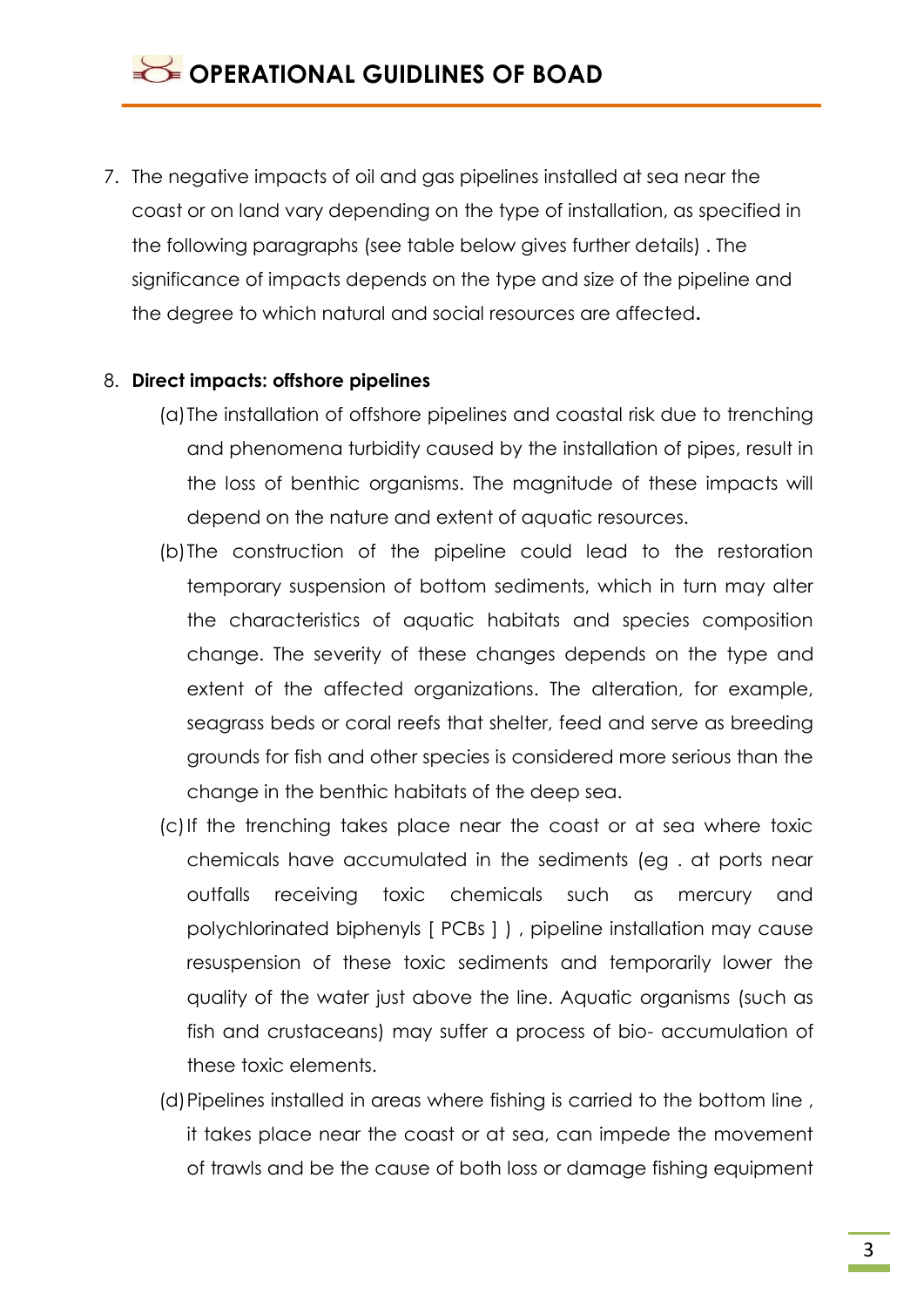and accidental breakage of pipes. The slippage of an anchor may also be responsible for damage to the pipeline and oil spills.

### 9. **Direct impacts on land pipelines**

- (a)The installation of pipelines can cause erosion near work. In areas with steep slopes, it can make unstable slopes and cause landslides. Runoff and sediment transport can affect the water quality of watercourses during construction.
- (b)The installation of pipelines and roads maintenance may disrupt the runoff, prevent water runoff, retain some of these upstream pipeline and lead to asphyxiation of the vegetation and trees. A pipeline through a large forest area can cause real problems. In the case of wetlands, water flow be disrupted.
- (c) The creation of rights of way may lead to the invasion of exotic plants which dominate the natural vegetation, a phenomenon which, if left unchecked, can have serious long-term implications. The installation of pipelines can also lead to fragmentation of natural areas (wilderness areas, for example) whose consequences will result in the loss of animal and plant species and a decline in biodiversity**.**
- (d)The installation of oil and gas pipelines in developed areas can lead to the loss of use of land and displacement. It may be that certain types of agricultural activities are temporarily affected by construction.
- (e)Pipelines surface may impede the movement of people and migration of animals, the severity of this problem increases depending on the location and length of the pipeline.
- (f) The construction can result in damage to or destruction of archaeological sites.
- (g)The construction of the pipeline may cause temporary interruption of transport networks, this aspect could be particularly significant in the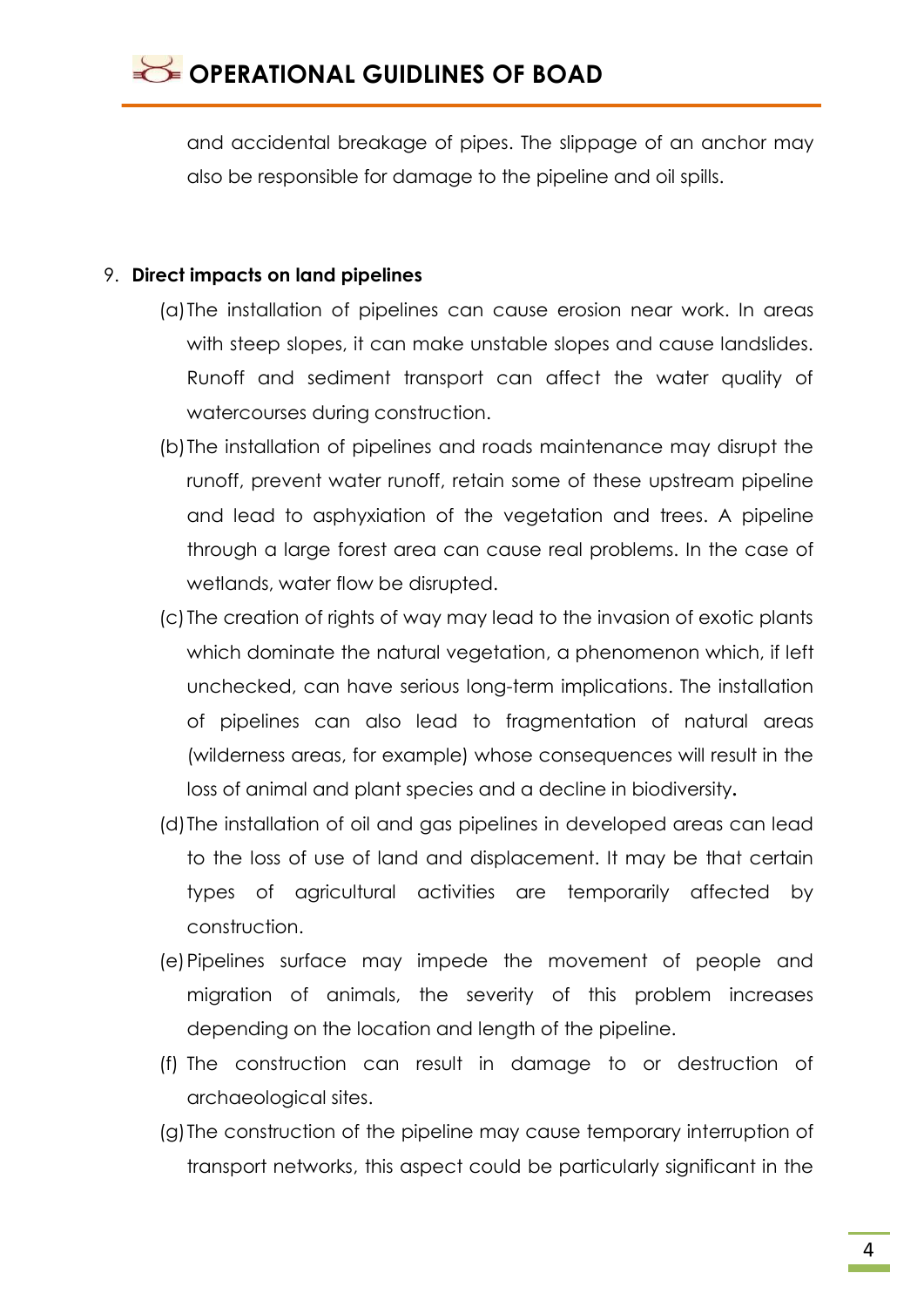### OPERATIONAL GUIDLINES OF BOAD

case of a developed region and the pipeline crosses major transportation routes.

- (h) Pipe bursts and leaks as well as the waste generated at the pump and transfer points can be a source of pollution of soil, surface water and groundwater. The scope of this pollution depends on the nature and quantity of the substances discharged and the degree to which natural resources have been affected. Pipeline ruptures crossing bodies of water such as a river or wetland can have extremely adverse effects on the environment.
- (i) Rupture or leakage of pipelines can cause explosions or fire in and developed areas, such accidents are real dangers to the health of populations.

### 10.**Indirect impacts**

- (a)The construction of pipelines on land can lead to induced development (squatter settlement, for example) in the same grip and weigh heavily on the infrastructure of the region.
- (b)These pipelines can provide access to natural areas previously inaccessible (natural habitats) and lead to exploitation and degradation.

### **Special issues**

### **Natural resources**

11.Marine resources and estuaries are affected by the oil and gas pipelines installed in the sea or near the coast. Pipelines on land may have effects on freshwater resources. The location of the control is a key element when it comes to building a pipeline in a stream, river, lake or estuary, or near them, since the quality water could undergo serious changes caused by the phenomena of runoff and sedimentation. In addition, changes in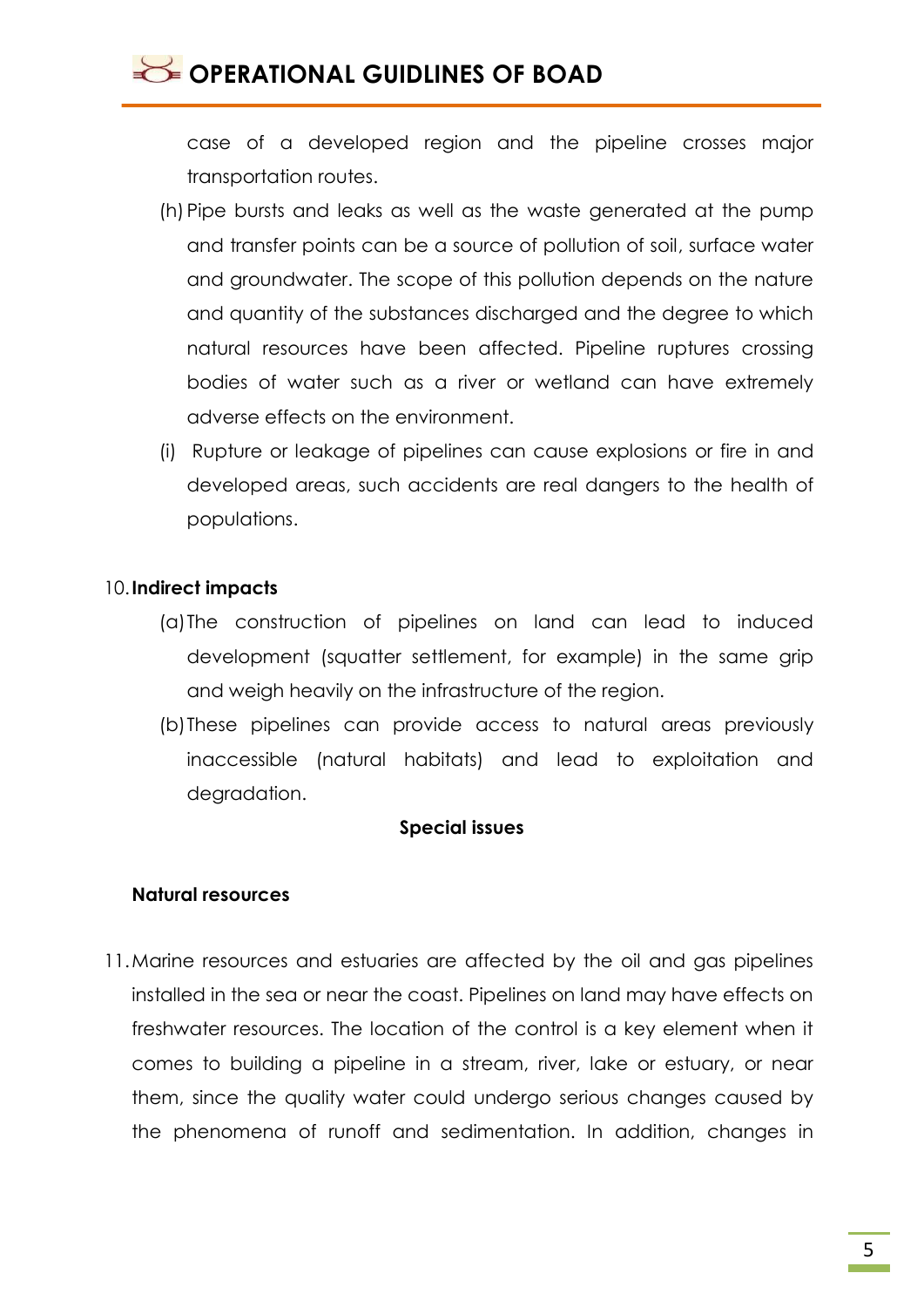## **SECTED OPERATIONAL GUIDLINES OF BOAD**

surface water runoff and construction of facilities within bodies of water may alter the functions of storing floodwater in these environments.

- 12. The construction of subsea pipelines can have significant impacts on coastal and marine resources and hamper fishing activities. The pipeline rupture or oil spill in the terminals can significantly degrade the water quality of streams, rivers, lakes, estuaries and other water bodies. It may also be groundwater polluted, depending on the nature and extent of the spill and the hydrogeological characteristics of the area.
- 13.Long pipelines can open up natural areas difficult to access, such as wilderness areas and give free rein to human activities (agriculture, hunting, recreation, etc.). These activities, against, may have adverse consequences, depending on the sensitivity of environmental resources and cultural characteristics of the population.

### **Sécurité des pipelines**

- 14. The transportation of natural gas in a pipeline involves a degree of risk to the public in case of accident and emissions that would ensue. A fire or explosions caused by the major pipeline rupture are the two greatest dangers to be feared.
- 15.External causes account for more than half of the accidents related to pipelines. Corrosion, faulty construction and equipment failures are among the other causes. Accidents as a result of the reckless operation of machinery, landslides due to compaction and leaching of soil, landslides to earthquakes, weather conditions (wind, thermal pressure) and to vandalism.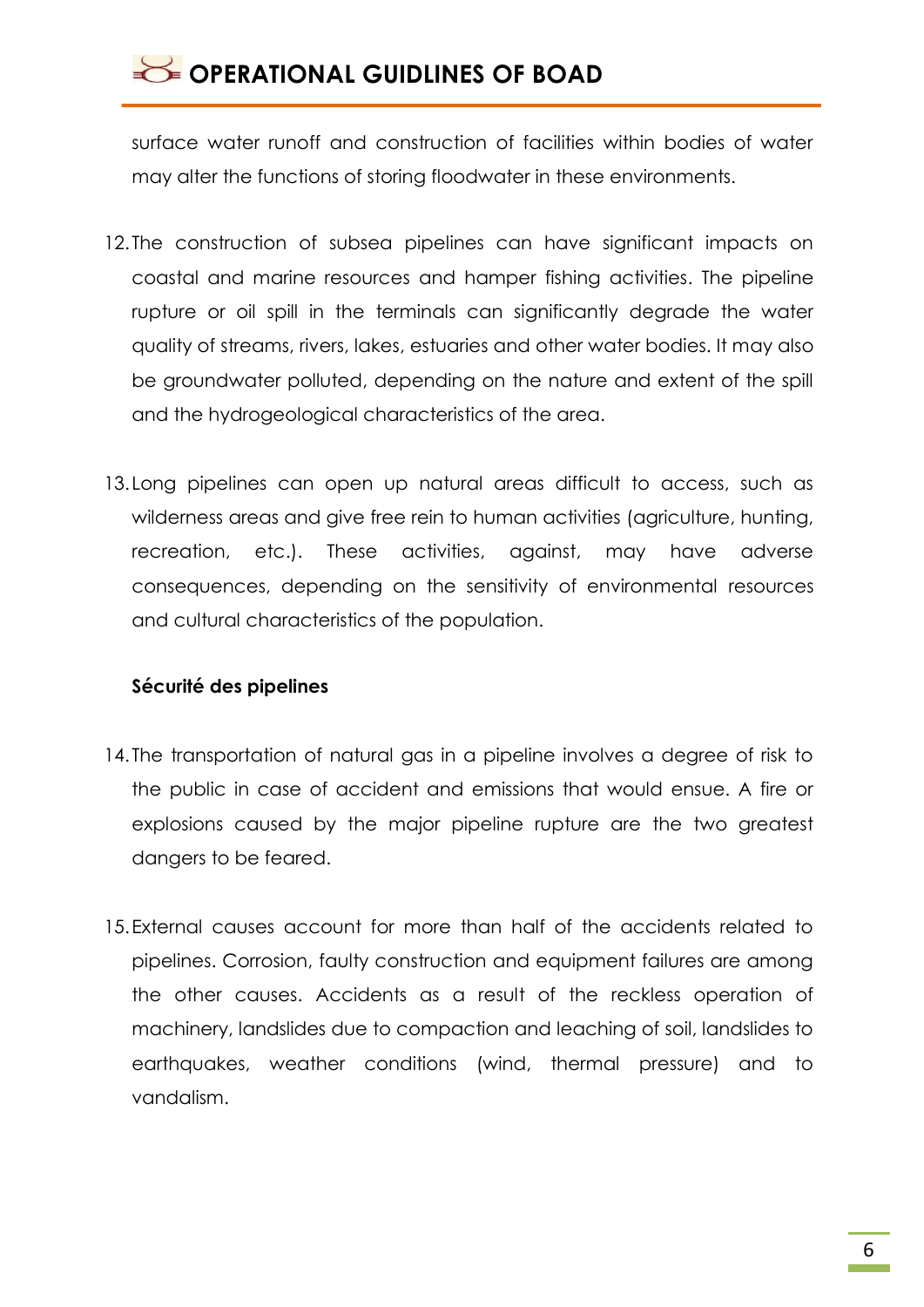### **Other specific aspects.**

16.Depending on their location and pipelines may impact on heritage assets, use and settlement of land, tribal populations, biodiversity, tropical forests, watersheds and natural habitats basins. Policy, procedure and guideline of the Bank on cultural heritage (or cultural) have been put in place to address these issues.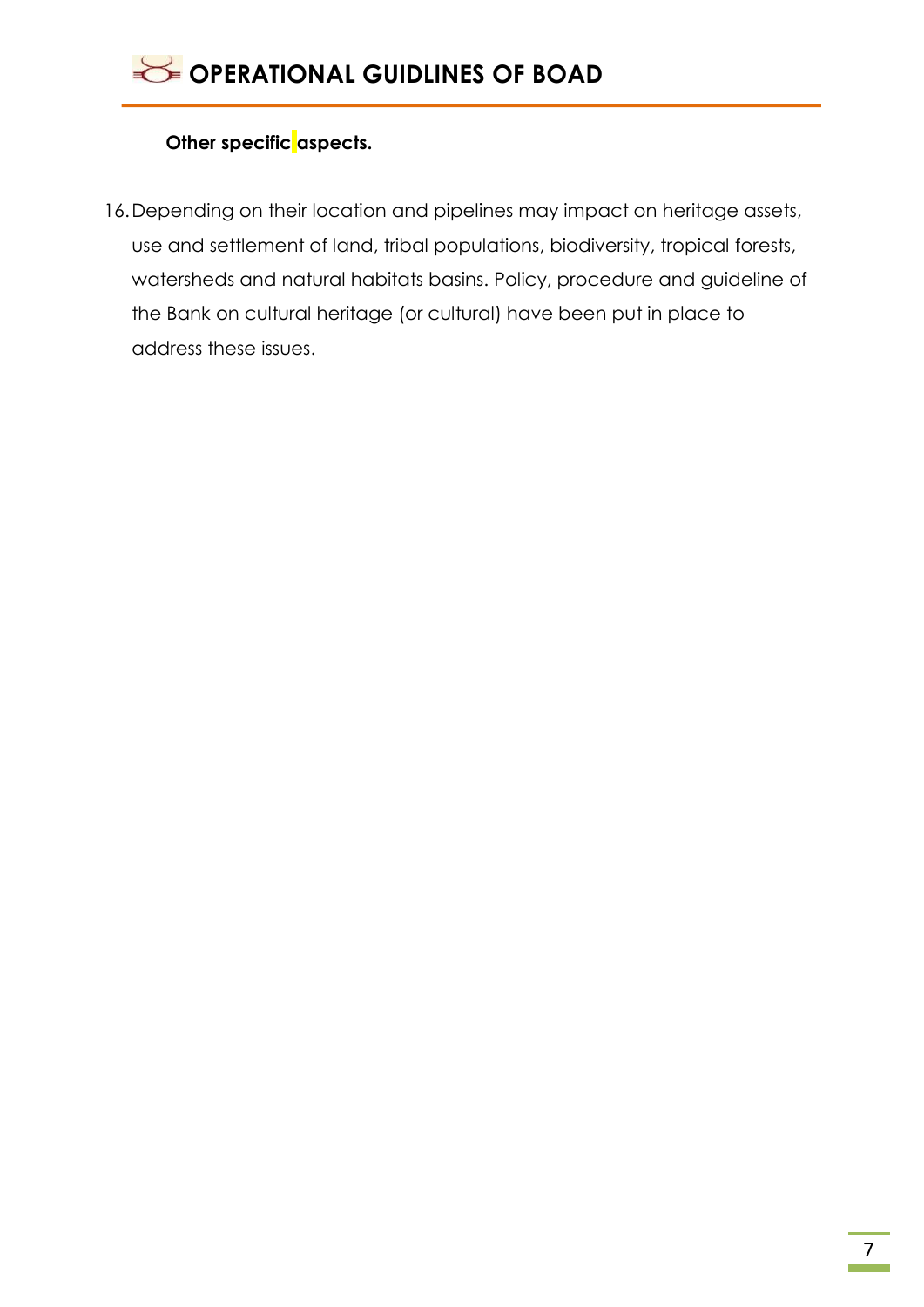### **Table: oil and gas pipelines**

|                       | <b>Potential negatives impacts</b>                                                                                                                        | <b>Mitigation measures</b>                                                                                                                                                                                                                                                                                                                                   |  |  |
|-----------------------|-----------------------------------------------------------------------------------------------------------------------------------------------------------|--------------------------------------------------------------------------------------------------------------------------------------------------------------------------------------------------------------------------------------------------------------------------------------------------------------------------------------------------------------|--|--|
| <b>Direct impacts</b> |                                                                                                                                                           |                                                                                                                                                                                                                                                                                                                                                              |  |  |
|                       | Resuspension of toxic sediments caused by the<br>construction of offshore pipelines                                                                       | • Choose another location for the pipeline.<br>• Use of alternative construction techniques to avoid the possible resuspension of<br>sediments (file line rather than burying it, for example).<br>• Install the pipeline when the maritime traffic is lower.                                                                                                |  |  |
| $\overline{2}$        | Obstruction of fishing activities caused by<br>pipelines installed near shore and offshore<br>pipeline                                                    | • Establish a remote location known fishing areas.<br>• Mark and indicate on maps the locations of pipes at sea<br>• Burying pipelines through sensitive fishing areas.                                                                                                                                                                                      |  |  |
| 3                     | Loss of habitats and organisms along the ROW at<br>sea or on land near the pumping stations and<br>compression facilitated access to natural<br>habitats. | • Locate the right to avoid the significant natural areas.<br>• Use appropriate clearing techniques (eg. Clearing manual rather than<br>mechanical) along the height allowances established to preserve the natural<br>vegetation adjacent to the pipeline.<br>• Replant disturbed areas.<br>• Use of alternative construction techniques (see paragraph 1). |  |  |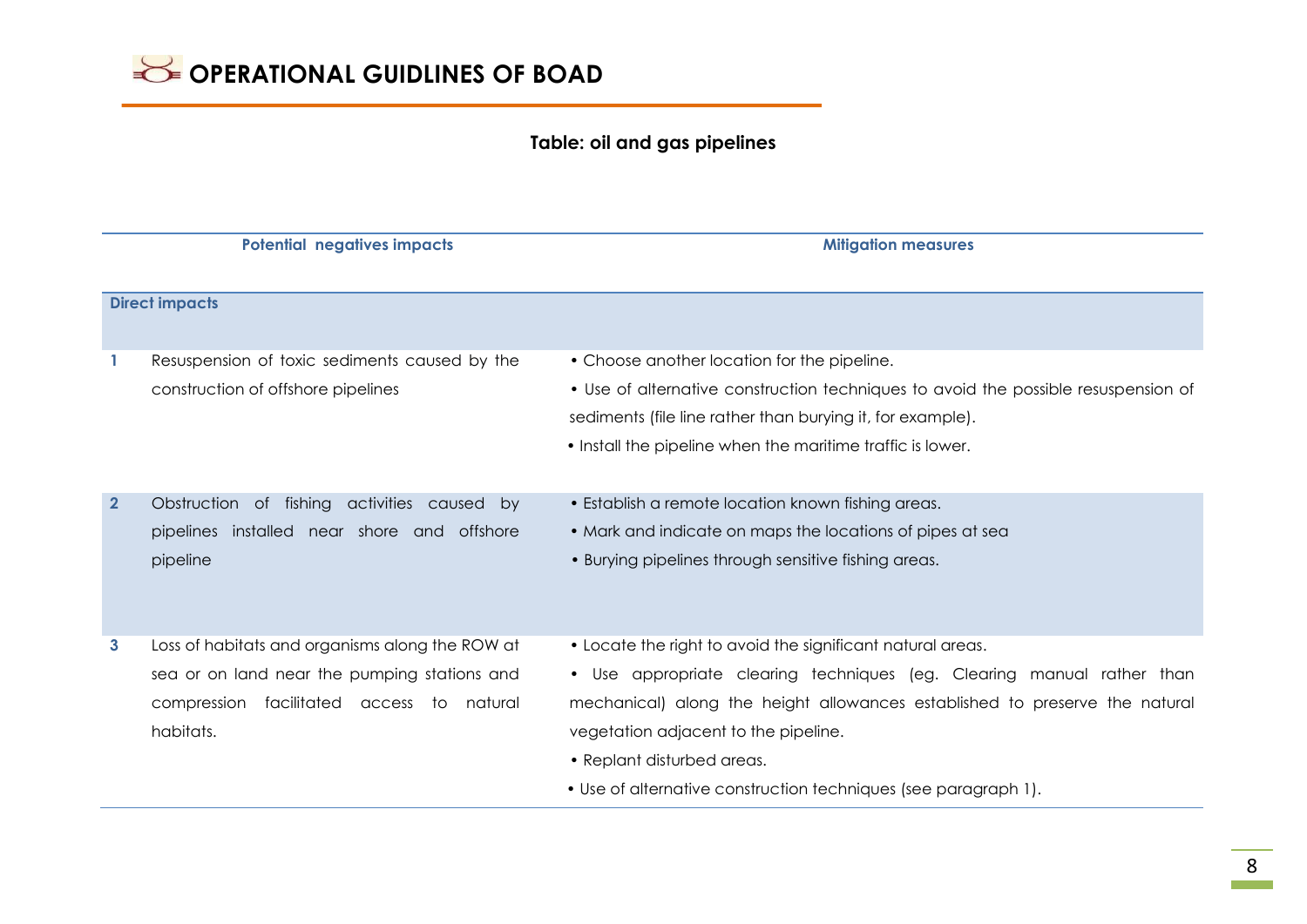# **SE OPERATIONAL GUIDLINES OF BOAD**

| 4                | Erosion, runoff and sedimentation caused by<br>construction of the pipeline, roads and facilities | • Install the grip so as not to affect water bodies and slopes.<br>• Establish sediment traps or screens to control runoff and sedimentation.<br>• Use of alternative techniques for pipeline installation to minimize impacts.<br>• Conduct soil stabilization by mechanical or chemical techniques to reduce the<br>risk of erosion. |
|------------------|---------------------------------------------------------------------------------------------------|----------------------------------------------------------------------------------------------------------------------------------------------------------------------------------------------------------------------------------------------------------------------------------------------------------------------------------------|
|                  |                                                                                                   |                                                                                                                                                                                                                                                                                                                                        |
| 5                | Alteration of hydrological regimes.                                                               | • Locate the grip away from wetlands and floodplains.<br>• Avoid as much as possible the use of landfills.<br>• Design of drainage without consequences for surrounding land.                                                                                                                                                          |
| $\boldsymbol{6}$ | habitat<br>Invasion<br>0f<br>exotic<br>species<br>and<br>fragmentation.                           | • Place the grip in order to avoid important and sensitive natural habitats.<br>• Protect the natural ground cover (vegetation) above the pipeline.<br>• Take the necessary precautions in order not to obstruct the natural fire regimes.                                                                                             |
| 7                | Loss of enjoyment of land due to the location of<br>pipelines and facilities on land.             | • Do not build in the right places that can hinder social and cultural land uses (the<br>included agriculture).<br>• Develop construction plans to reduce the width of the control.<br>• Avoid as much as possible effects of construction on adjacent lands.<br>• Rehabilitate land along the ROW where the pipes were buried.        |
| 8                | Barriers to movement of human populations and<br>wildlife.                                        | • Place the grip in places that do not impede human movement and borrows<br>wildlife corridors.                                                                                                                                                                                                                                        |
| 9                | Increased traffic due to construction.                                                            | • Stagger the work in order to control traffic.                                                                                                                                                                                                                                                                                        |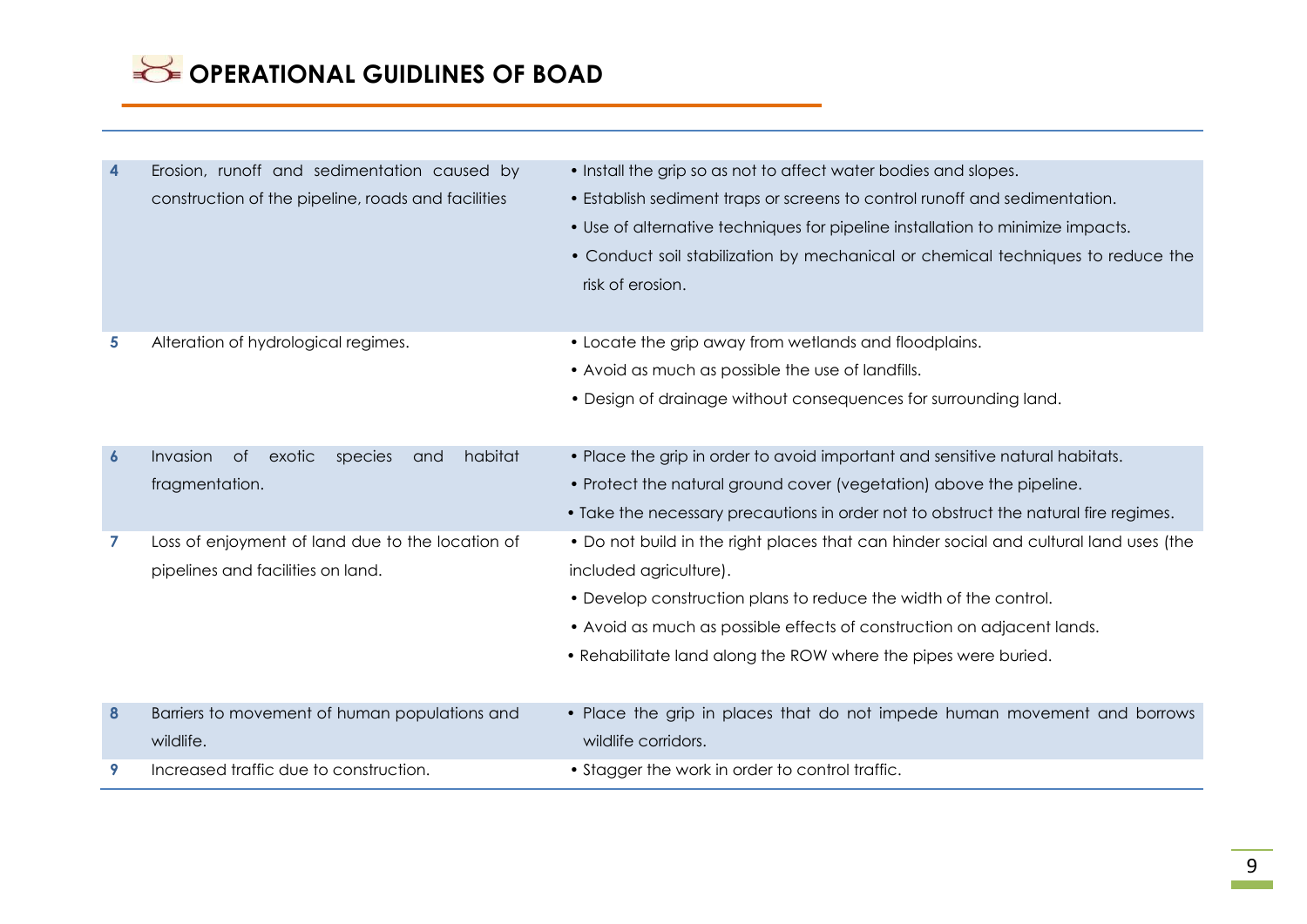• Build alternative routes.

| 10                      | Chemical pollution spills and waste oil         | • Develop prevention plans for spills and waste oil at the same time as cleaning<br>programs.<br>• Use techniques spill containment.<br>• Carry out cleaning and restoration of affected areas.                               |  |  |
|-------------------------|-------------------------------------------------|-------------------------------------------------------------------------------------------------------------------------------------------------------------------------------------------------------------------------------|--|--|
| 11                      | Hazards caused by leaks or breaks in pipelines. | • Marking clearly highly developed places are buried pipelines.<br>• Develop plans and emergency evacuation procedures.<br>• Perform a leak monitoring.<br>• Install an alarm system to warn the public in case of accidents. |  |  |
| <b>Indirect impacts</b> |                                                 |                                                                                                                                                                                                                               |  |  |
| 1                       | Led development occurring during construction   | • Develop a detailed plan where the secondary development activities can take<br>place.<br>• Construct facilities and provide financial support to existing infrastructure.                                                   |  |  |
| $\mathbf{2}$            | Increased access to wilderness.                 | • Develop plans for protection and management of these areas.<br>• Construct barriers (eg. Palisades) prohibiting access to sensitive natural habitats.                                                                       |  |  |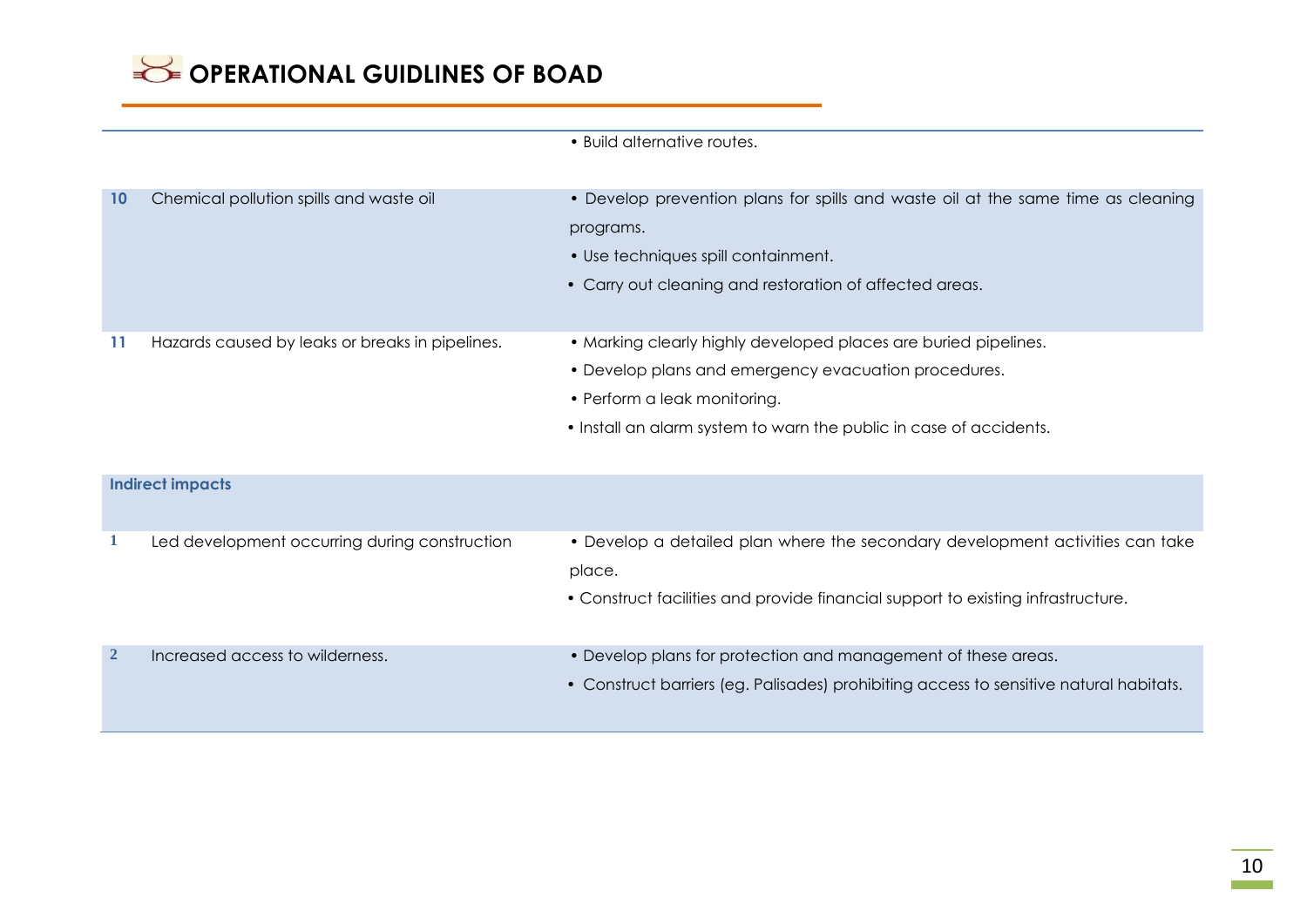### **Alternatives to projects**

- 17. Evaluation of environmental impacts of an oil pipeline or pipeline should include an analysis of reasonable alternatives in order to achieve the true objectives of the project. This analysis can lead to a design that is of both social and economic point of view of the environment, more satisfying than the originally proposed project. Should consider the following options :
	- Do nothing (ie, to examine the possibility to respond to the request within the limits of the available capacity.)
	- Consider alternative means of transport fuels (eg oil.)
	- improve existing facilities ;
	- Develop alternative routes for pipelines and other facility locations ;
	- develop alternative methods of pipeline construction , taking into account cost and reliability ;
	- Develop another pipeline design and materials (eg. Buried pipes rather than surface).
- 18. The answer to the question of whether these alternatives are appropriate or not should depend on economic and environmental factors. The pipelines are linear systems; the choice of possible routes is one of the most important elements in solutions. The attention given to this aspect avoids many adverse environmental effects which are responsible for the oil and gas pipeline projects.

### **Management and training**

19.As has been said, the choice of route is probably the most difficult decision to make when it comes to construction and operation of oil and gas pipelines. Environmental experts are expected to do this work with project engineers and help develop appropriate mitigation measures.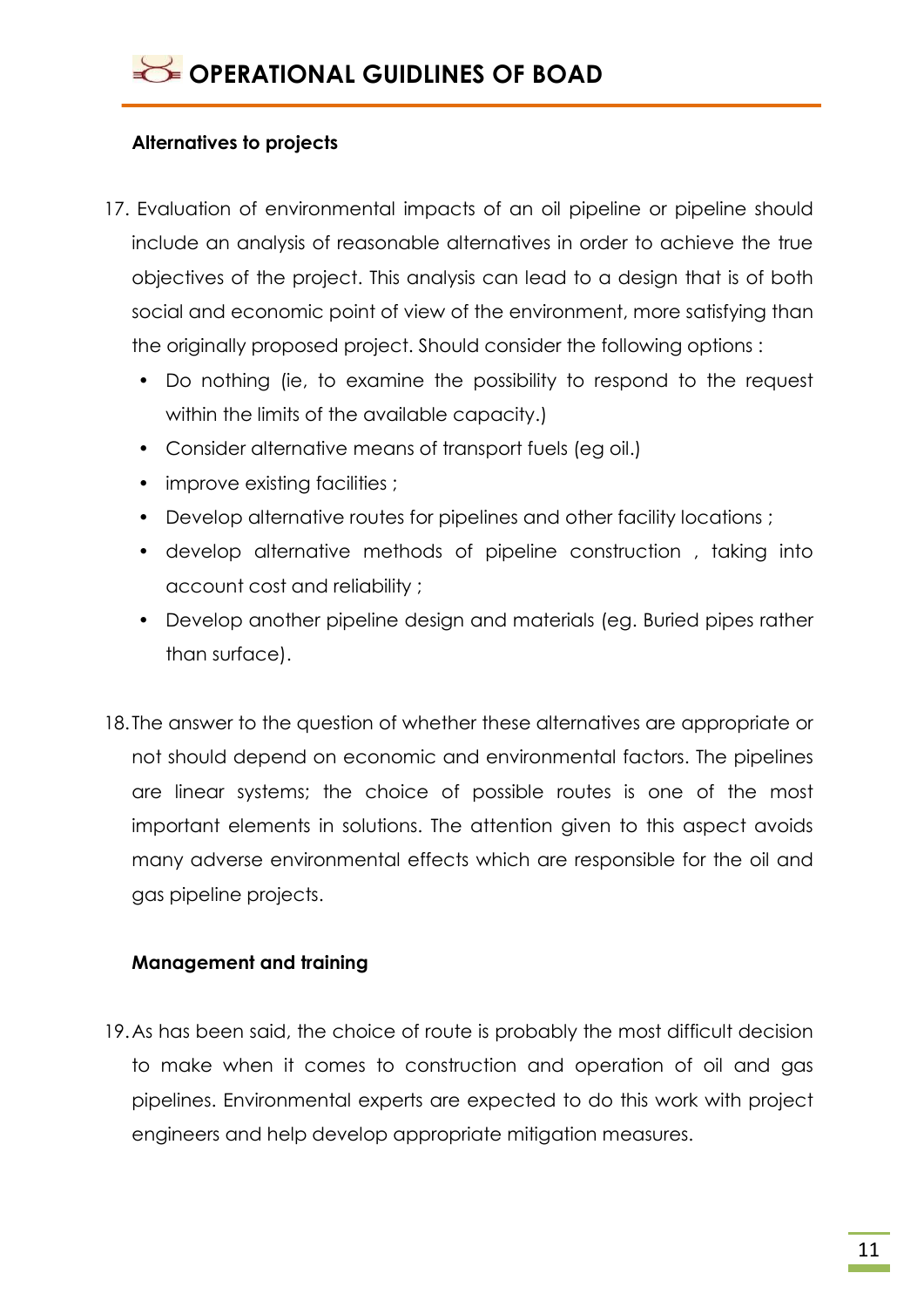### **SECTED OPERATIONAL GUIDLINES OF BOAD**

- 20. Training on the management of the environment may be required if the level of knowledge and experience of staff of the oil and gas pipeline was insufficient. It is important, for example, that employees understand the rationale for the recommended mitigation measures and monitoring program they are likely to implement. Local, regional and national environmental agencies, whose task is to review and approve the project may also , to require training where they learn to exercise control and ensure that the project meets the requirements of environmental management .
- 21.It may be that education and training program is necessary for security issues including evacuation procedures, plans for containment of oil spills and emissions. A contingency plan may be prescribed if there is risk of accidents for people.

#### **Monitoring**

- 22. The requirements for monitoring oil and gas pipelines are based on the nature of environmental resources and the degree of impact to which they are subject. Construction activities will result in a follow-up so that the rules of good practices and specific requirements must be applied to avoid or mitigate adverse effects and take immediate corrective actions when an impact is likely to be produce. Storage areas for materials and equipment repair and the construction camp should also be taken into consideration.
- 23. Control practices can range from a simple visual inspection (eg sediment traps). Mitigation techniques for a more thorough examination of the quality of water in the pipeline which crosses or approaches a body of water. If the construction of a pipeline may cause resuspension of toxic